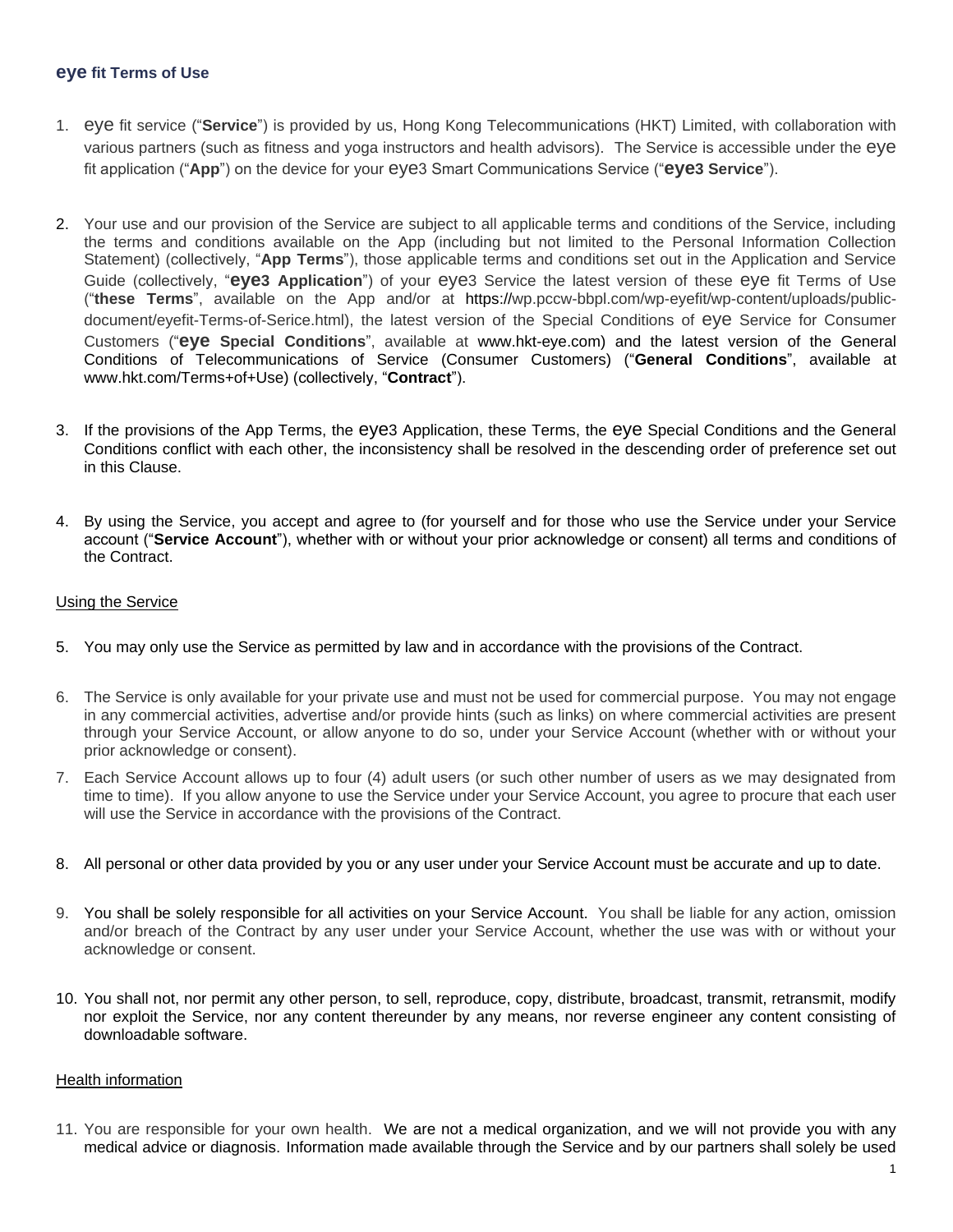for your own reference, recreational and/or educational purposes. You should consult your doctor before beginning any new fitness program. This is particularly true if you experience any of the following

- (a) Chest pain
- (b) Pain in the arm and/or neck area
- (c) Shortness of breath
- (d) Diagnosed heart condition
- (e) Joint and/or bone problems
- (f) On any medications, especially for cardiac and/or blood pressure medications
- (g) Have not been previously physically active
- (h) Dizziness
- (i) Pregnant, breastfeeding or lactating

Even if none of the above conditions apply to you, you should still start any exercise program gradually and sensibly.

12. We do not in any way guarantee any health, weight and/or fitness results or improvements. The Service is only intended for healthy adults, and please do not use the Service if you suffer from, or might suffer from, any medical condition that may be impaired by diet or exercise.

## Disclaimer and limitation of liability

- 13. We do not guarantee that there will be any new content or any updates of contents under the Service.
- 14. We shall not in any way be responsible for any personal injury or any other damages that may have been the result, directly or indirectly, of any use or misuse of the Service.
- 15. We shall not in any way be responsible if any information made available on the Service is not entirely accurate, complete or current. Any material on the Service is provided for general information only and should not be relied upon or used as the sole basis for making decisions without consulting primary, more accurate, more complete or timelier sources of information. Any use of the Service and any reliance on the material on the Service is at your own discretion and risk.
- 16. We do not in any way warrant that the results that may be obtained from the use of the Service will be accurate or reliable.
- 17. We shall not in any way be responsible for to your access, use, communication, transaction or any dealings with any of our partners under the Service, whether via the Service or otherwise.

## Intellectual Property

- 18. All rights in and to the Service, including any trademarks, service marks, trade names and copyrighted content (collectively "**Intellectual Property**") presented within the Service are our property and/or those of our affiliates / partners.
- 19. You agree not to use any Intellectual Property for any other purposes except for your proper use of the Service, unless required otherwise by applicable mandatory law.

## Miscellaneous

20. You are not entitled to assign your rights and/or obligations under any provisions of the Contract or use of the Service to any third party without our prior written consent. We can transfer any of our rights and obligations hereunder to any person or entity without your consent. We can also use an agent or subcontractor to perform our responsibilities.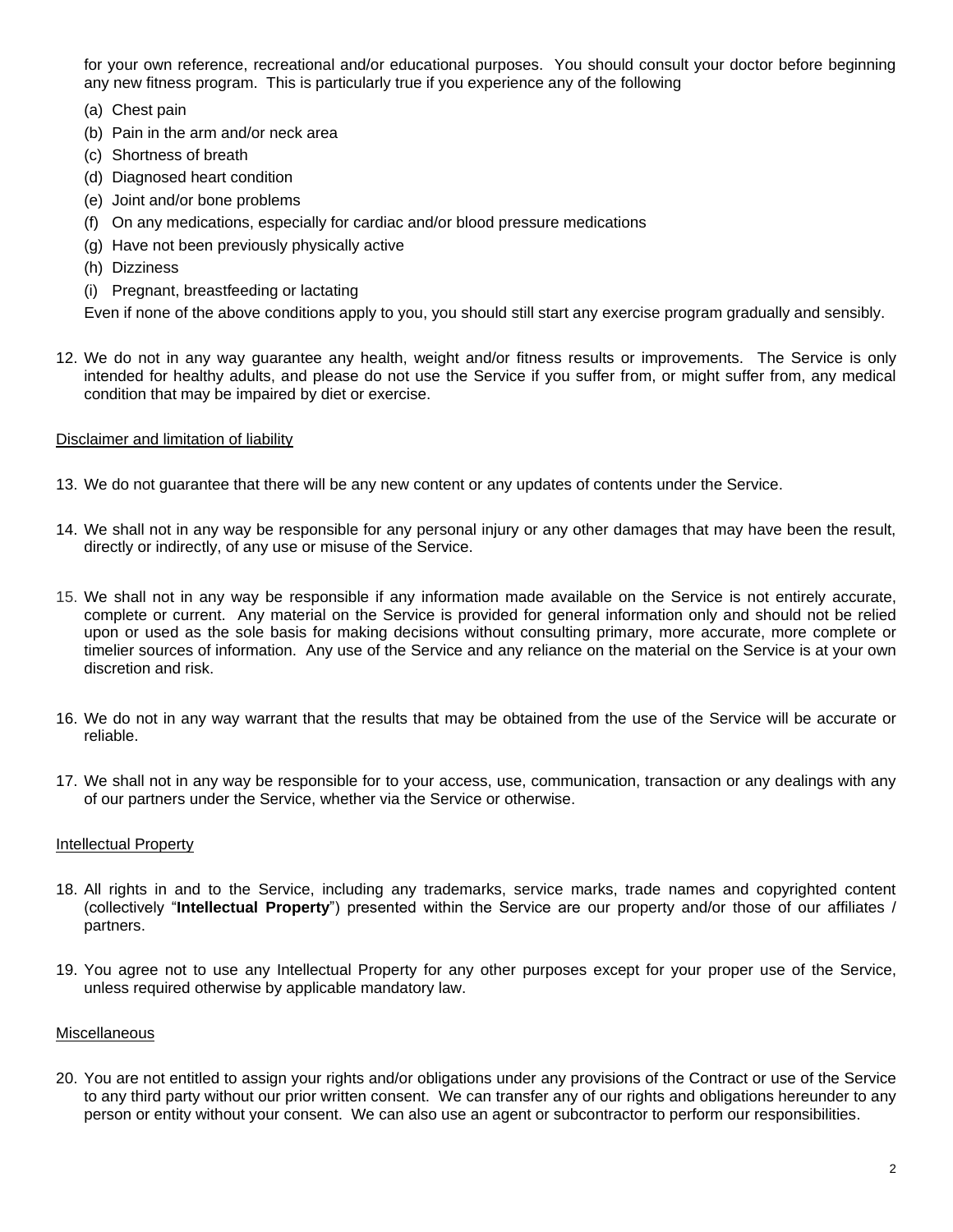- 21. We may revise these Terms from time to time and the most current version will always be posted on [on the App and/or at https://wp.pccw-bbpl.com/wp-eyefit/wp-content/uploads/public-document/eyefit-Terms-of-Serice.html.
- 22. If any term or condition herein is declared illegal, invalid or unenforceable for any reason, such term or condition shall be divisible and shall be deemed to be deleted from these Terms.
- 23. In the event of any disputes in relation to the Service, our decision shall be final, binding and conclusive.
- 24. These Terms are governed by the laws of Hong Kong and you agree to submit to the exclusive jurisdiction of the courts of Hong Kong.

# **eye fit** 使用條款

- 1. eye fit 服務(「本服務」)由我們 Hong Kong Telecommunications (HKT) Limited 聯同不同合作夥伴(如健身及 瑜珈導師及健康諮詢顧問)提供。本服務可於你的 eye3 智能生活通訊服務 (「**eye3** 服務」)主機上的 eye fit 應用 程式(「應用程式」)上存取。
- 2. 我們提供本服務與您使用本服務受本服務所有適用條款和條件約束,包括載於應用程式的條款及條件(包括但不限 於個人資料收集聲明)(統稱「應用程式條款」)、適用於 eye3 服務的申請表格及服務指南(統稱「**eye3** 申請 書」)的條款及條件、最新的 eye fit 使用條款(「此等條款」, 載於應用程式及/或 https://wp.pccw-bbpl.com/wpeyefit/wp-content/uploads/public-document/eyefit-Terms-of-Serice.html)、最新版本的 eye 服務的特別條款 (「**eye** 特別條款」, 載於 www.hkt-eye.com),以及最新版本的《電訊服務總則(個人客戶)》(「總則」,載於 www.hkt.com/Terms+of+Use ) (統稱「合約」)。
- 3. 如果應用程式條款、eye3 申請書、此等條款、eye 特別條款和總則的條款相互衝突,應按照本條款列明的先後順 序解決不一致的問題。
- 4. 使用本服務表示您已接受並同意(適用於您本人,以及不論有否事先徵得您認可或同意於您的服務帳戶(「**服務帳** 戶」)使用本服務的人士)合約的所有條款和條件。

## 服務使用

- 5. 您只可在法律允許下及根據合約的規定使用本服務。
- 6. 本服務只供您私人使用及絕不可作商業用途。您不得從事任何商業活動,也不得透過服務帳戶提供廣告及/或提供 關於商業活動存在的提示(例如連結),或容許任何人士(不論有否事先徵得您認可或同意)透過你的服務帳戶作 以上活動。
- 7. 每個服務帳戶最多允許四(4)個成人用戶(或我們不時指定的其他用戶數量)。如果您允許任何人在您的服務帳 戶下使用本服務,則您同意促使每個用戶都將根據合約的規定使用本服務。
- 8. 您或任何用戶在您的服務帳戶下提供的所有個人資料或其他資料必須為準確而且最新。
- 9. 您須獨自就您的服務賬戶的所有活動承擔全部責任。不論使用有否事先徵得您認可或同意,您應對您的服務帳戶下 任何用戶的任何行動、疏忽及/或違反合約承擔責任。
- 10.您不得(亦不得允許任何人)以任何方式出售、重製、複製、分發、廣播、傳輸、重傳、修改或開發本服務又或其 下的任何內容,亦不得對包含可下載軟件的任何內容進行逆向工程。

### 健康資訊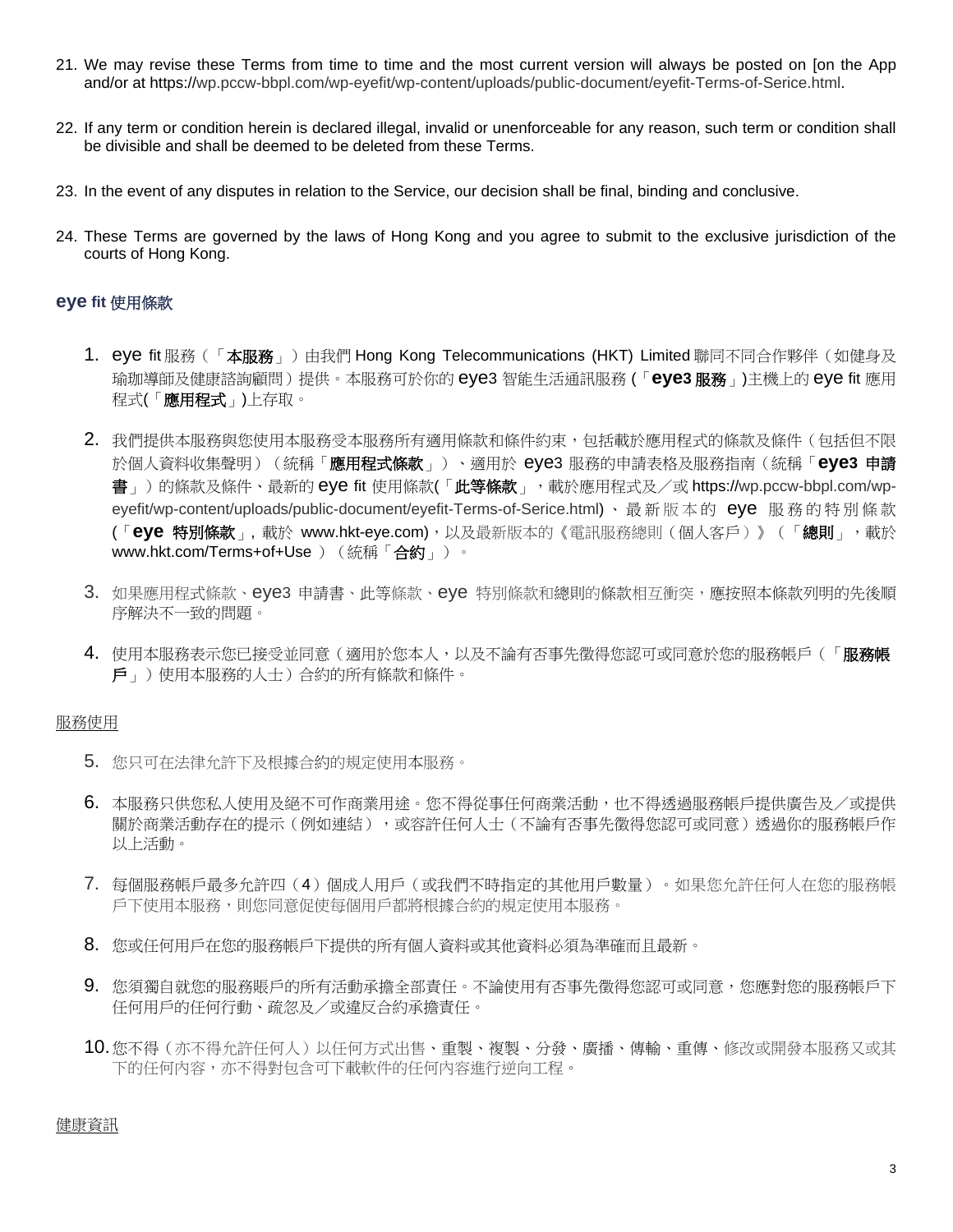- 11. 您須為自己的健康負責。我們非醫療組織,而且我們不會為您提供任何醫療建議或診斷。透過本服務所提供的資訊 以及我們的合作夥伴所提供的資訊僅供您參考作休閒及/或教育用途。在開始任何新的健身計劃之前,特別是在有 以下的身體狀況下,您應諮詢您的醫生:
	- (j) 胸痛
	- (k) 頸部及/或手臂疼痛
	- (l) 呼吸急促
	- (m) 心臟病
	- (n) 關節及/或骨骼問題
	- (o) 正服用任何藥物,尤其是心臟及/或血壓藥物
	- (p) 過往沒有運動
	- (q) 頭暈
	- (r) 懷孕、在哺乳或授乳期間

即使您沒有以上狀況,您仍應循序漸進並合理地開始任何運動計劃。

12.我們不以任何方式保證改善任何健康、體重及/或帶來健身效果。本服務僅適用於健康的成年人。若您患有或可能患 有任何可因飲食或運動而造成傷害的醫療狀況,請不要使用本服務。

### 免責聲明和責任限制

13.我們不確保本服務會有任何新內容或任何內容的更新。

- 14.對於因使用或錯誤使用本服務而直接或間接導致的任何個人傷害或任何其他損害,我們概不以任何方式負責。
- 15.我們不會就因本服務中不完全準確、不完整、不現行的資訊負責。本服務中的任何內容僅供作一般資訊,而不應在 未諮詢主要、更準確、更完整或更及時的資訊來源的情況下被用為作決策的唯一依據。您須自行決定及承擔任何使 用本服務及依賴本服務內容的任何風險。
- 16.我們不以任何方式保證從使用本服務獲得的結果將是準確或可靠的。
- 17.您不論是否透過本服務中與我們的任何合作夥伴的接觸、使用、溝通、交易或任何協議,我們一律不以任何方式負 責。

### 知識產權

- 18.本服務所有相關的權利,包括本服務中任何商標、服務標誌、商品名稱及受版權保護的內容(統稱「知識產權」) 均為我們及/或我們關聯的公司/合作夥伴的財產。
- 19.除非適用的強制性法律另有要求,否則您同意除適當使用本服務外不將知識產權作任何其他用途。

## 雜項

- 20.未經我們事先書面同意,您無權將合約條款下您的權利及/或義務或本服務的使用轉讓給任何第三方。我們有權轉讓 本文下我們的權利及義務予任何人士或實體而毋須經您同意。我們亦可以代理商或分包商來履行我們的責任。
- 21.我們可能會不時修改此等條款及條件。最新的條款及條件會張貼於應用程式及/或 https://wp.pccw-bbpl.com/wpeyefit/wp-content/uploads/public-document/eyefit-Terms-of-Serice.html 内。
- 22.本文中的任何條款或條件若因任何原因被宣佈為非法、無效或不可執行,該條款或條件應被視作已從此等條款中分 割出來並被刪除。